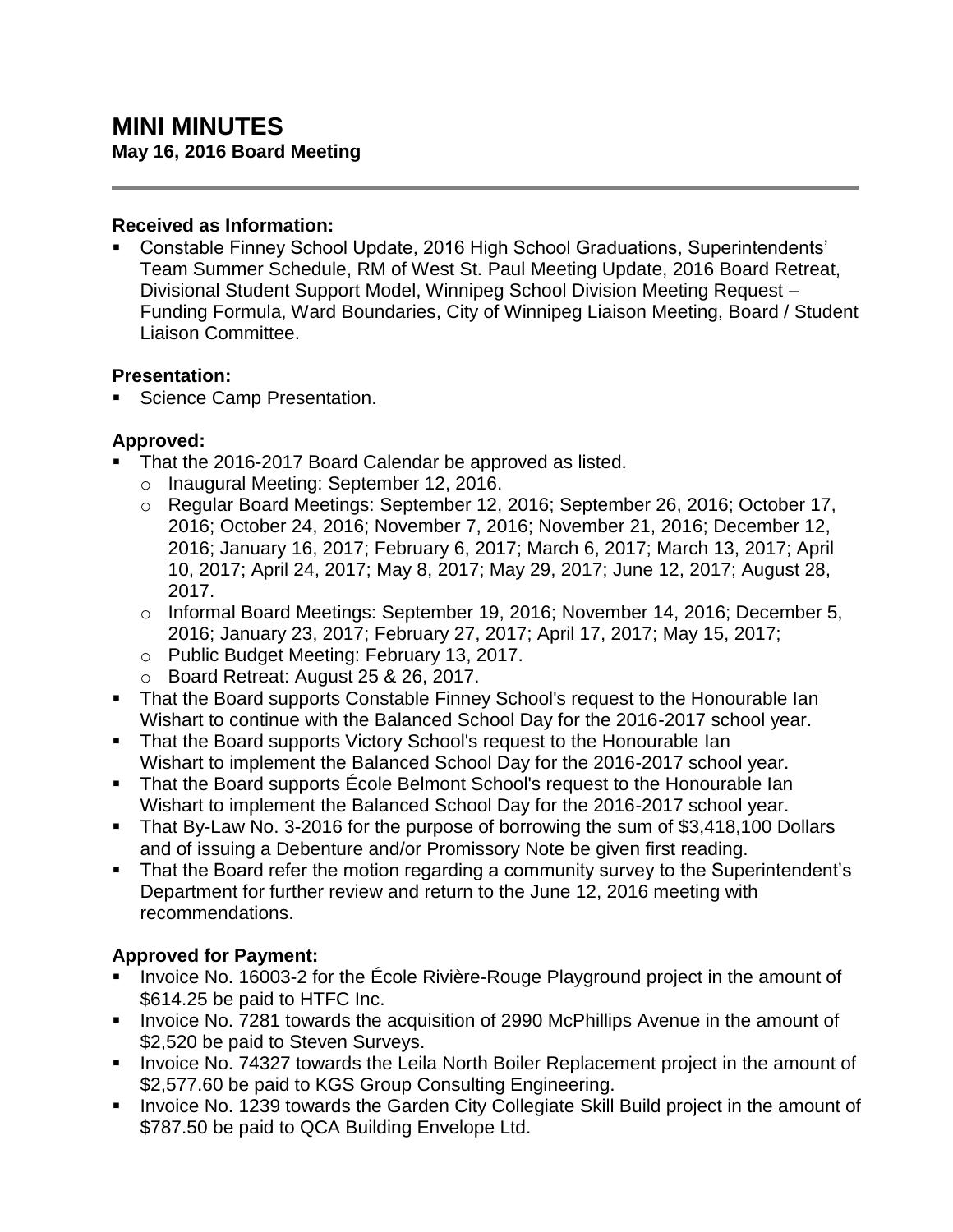- Invoice No. 10496 towards the R.F. Morrison Roof Replacement project in the amount of \$38,033.10 be paid to Normandeau Roofing Ltd.
- **IDED** Invoice No. 1249 towards the R.F. Morrison Roof Replacement project in the amount of \$315.00 be paid to QCA Building Envelope Ltd.
- Invoice No. 1248 towards the R.F. Morrison Addition project in the amount of \$1,548.75 be paid to QCA Building Envelope Ltd.
- **IDED** 10.35004 towards the acquisition of 2990 McPhillips Avenue in the amount of \$5,806.66 be paid to D'Arcy & Deacon.
- **Invoice No. MAP-ELEV-COP#3 for the Maples Elevator project in the amount of** \$57,474.74 be paid to Gardon Construction Ltd.
- 7.5% Statutory Holdback on Certificate of Payment No. 3 for the Maples Elevator project in the amount of \$4,438.20 be paid to SOSD/Gardon Construction Ltd.
- **IDED** Invoice No. W-2016-044 towards the Edmund Partridge Elevator project in the amount of \$157.50 be paid to M. Block & Associates.
- **Invoice No. W-2016-043 towards the Garden City Collegiate Skill Build project in the** amount of \$315.00 be paid to M. Block & Associates.
- **IDED** Invoice No. RFM-COP#8 for the R.F. Morrison Addition project in the amount of \$252,446.75 be paid to Gardon Construction Ltd.
- 7.5% Statutory Holdback on Certificate of Payment No. 8 for the R.F. Morrison Addition project in the amount of \$19,493.96 be paid to SOSD/Gardon Construction Ltd.
- Statutory Holdback in the amount of \$99,472.71 plus taxes and accumulated interest in relation to the Elwick School Elevator project be paid to Con-Pro Industries Canada Ltd., subject to the approval of the Board's solicitor.
- **Invoice No. AMBERCOP#25 for the Amber Trails School project in the amount of** \$4,048.14 be paid to Bockstael Construction Limited.
- Invoice No. 1061429 towards the A. E. Wright Roofing project in the amount of \$10,489.53 be paid to Stantec Consulting.
- **Invoice No. 4815 towards the Maples Collegiate Elevator project in the amount of** \$1,886.16 be paid to Prairie Architects Inc.
- Invoice No. ERR-COP#14 for the École Rivière-Rouge project in the amount of \$716,347.62 be paid to Parkwest Projects Ltd.
- 7.5% Statutory Holdback on Certificate of Payment No. 14 for the École Rivière-Rouge project in the amount of \$55,316.42 be paid to SOSD/Parkwest Projects.
- Cheques  $\#2162019$  to  $\#2163253$  and  $\#1061$  to  $\#1096$ , US cheques  $\#216067$  to #216108, direct deposits #20164935 to #20168151 and pre-authorized debits #2016165 to #2016283 in the amount of \$28,535,648.47 be approved.
- Invoice No. 4827 towards the R.F. Morrison Office renovation project in the amount of \$794.76 be paid to Prairie Architects Inc.
- Invoice No. 4825 towards the R.F. Morrison Addition project in the amount of \$810.57 be paid to Prairie Architects Inc.
- **Invoice No. 4826 towards the Garden City Collegiate, Seven Oaks Performing Arts** Theatre project in the amount of \$25,870.55 be paid to Prairie Architects Inc.
- **Invoice No. 15512 towards the Edmund Partridge Elevator project in the amount of** \$926.86 be paid to Number Ten Architectural Group.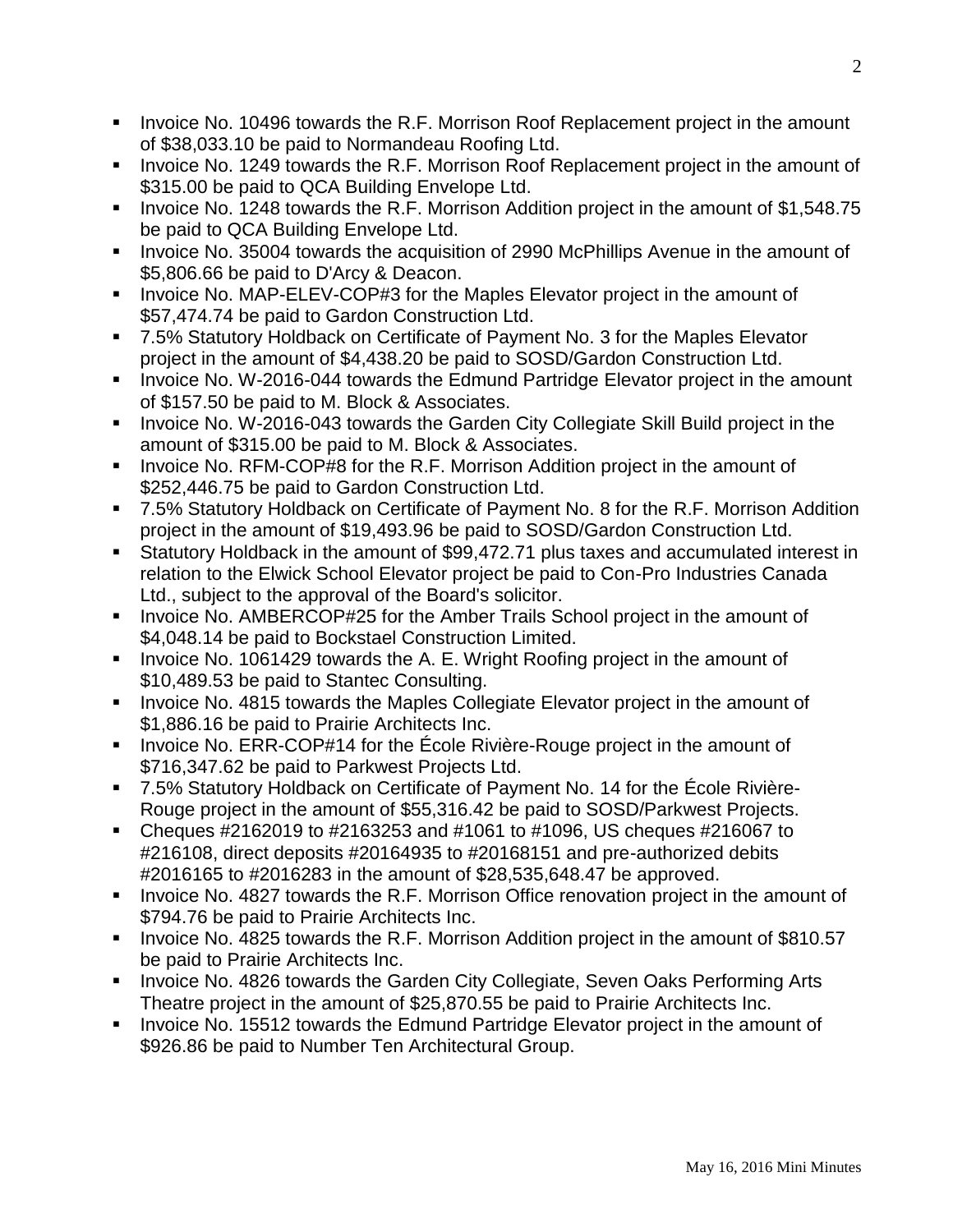#### **Lease Agreements:**

- That the Board sign a lease renewal for the July 1, 2016 to June 30, 2017 term with Maples Day Care for the rental of day care space at École Constable Edward Finney School at a rental fee of \$1,794.50 per month.
- That the Board sign a lease renewal for the July 1, 2016 to June 30, 2017 term with the Educational Assistants of Seven Oaks for the rental of office space at Edmund Partridge at a rental fee of \$77.08 per month.
- That the Board sign a lease renewal for the July 1, 2016 to June 30, 2017 term with Seven Oaks Teachers' Association for the rental of office space at Ben Zaidman Educational Resource Centre at a rental fee of \$135.07 per month.
- That the Board sign a lease renewal for the July 1, 2016 to June 30, 2017 term with Sugar-N-Spice Kiddie Haven Inc. for the rental of day care space at West Kildonan Collegiate at a rental fee of \$4,298.17 per month.
- That the Board sign a lease renewal for the September 1, 2016 to June 30, 2017 term with Sunny Mountain Child Care Centres (1985) Inc. - Belmont Before and After School Program for the rental of the gymnasium, music room and kindergarten room at Belmont School at a rental fee of \$166.10 per month.
- That the Board sign a lease renewal for the September 1, 2016 to June 30, 2017 term with Collicutt Before and After School Program for the rental of gymnasium space at Collicutt School at a rental fee of \$166.10 per month.
- That the Board sign a lease renewal for the September 1, 2016 to June 30, 2017 term with Seven Oaks Child Care Centre Inc. for the rental of the gymnasium, including storage facility in the gymnasium area at R.F. Morrison School at a rental fee of \$166.10 per month.
- That the Board sign a lease renewal for the September 1, 2016 to June 30, 2017 term with Kidi-Garden Day Nurseries Inc. for the rental of the gymnasium, mini-gymnasium and library at Victory School at a rental fee of \$166.10 per month.
- That the Board sign a lease renewal for the September 1, 2016 to June 30, 2017 term with YM-YWCA of Winnipeg Before and After School Program for the rental of the minigymnasium at West St. Paul School at a rental fee of \$166.10 per month.
- That the Board sign a lease renewal for the September 1, 2016 to June 30, 2017 term with Sugar-N-Spice Kiddie Haven Inc. School Age Program for the rental of the minigymnasium at École Riverbend Community School at a rental fee of \$166.10 per month.
- That the Board sign a lease renewal for the September 1, 2016 to June 30, 2017 term with Aleph Bet Child Life Enrichment Program - Margaret Park Satellite Site for the rental of day care space for the before and after school program and half-day kindergarten program at Margaret Park School at a rental fee of \$549.05 per month.
- That the Board sign a lease renewal for the September 1, 2016 to June 30, 2017 term with Aleph Bet Child Life Enrichment Program - Forest Park Satellite Site for the rental of day care space for the before and after school program at Forest Park School at a rental fee of \$166.10 per month.
- That the Board sign a lease renewal for the July 1, 2016 to June 30, 2017 term with Sunny Mountain Day Care Centre (1985) Inc. for the rental of the kindergarten room and, when available, the computer room and gymnasium at Governor Semple School at a rental fee of \$504.90 per month.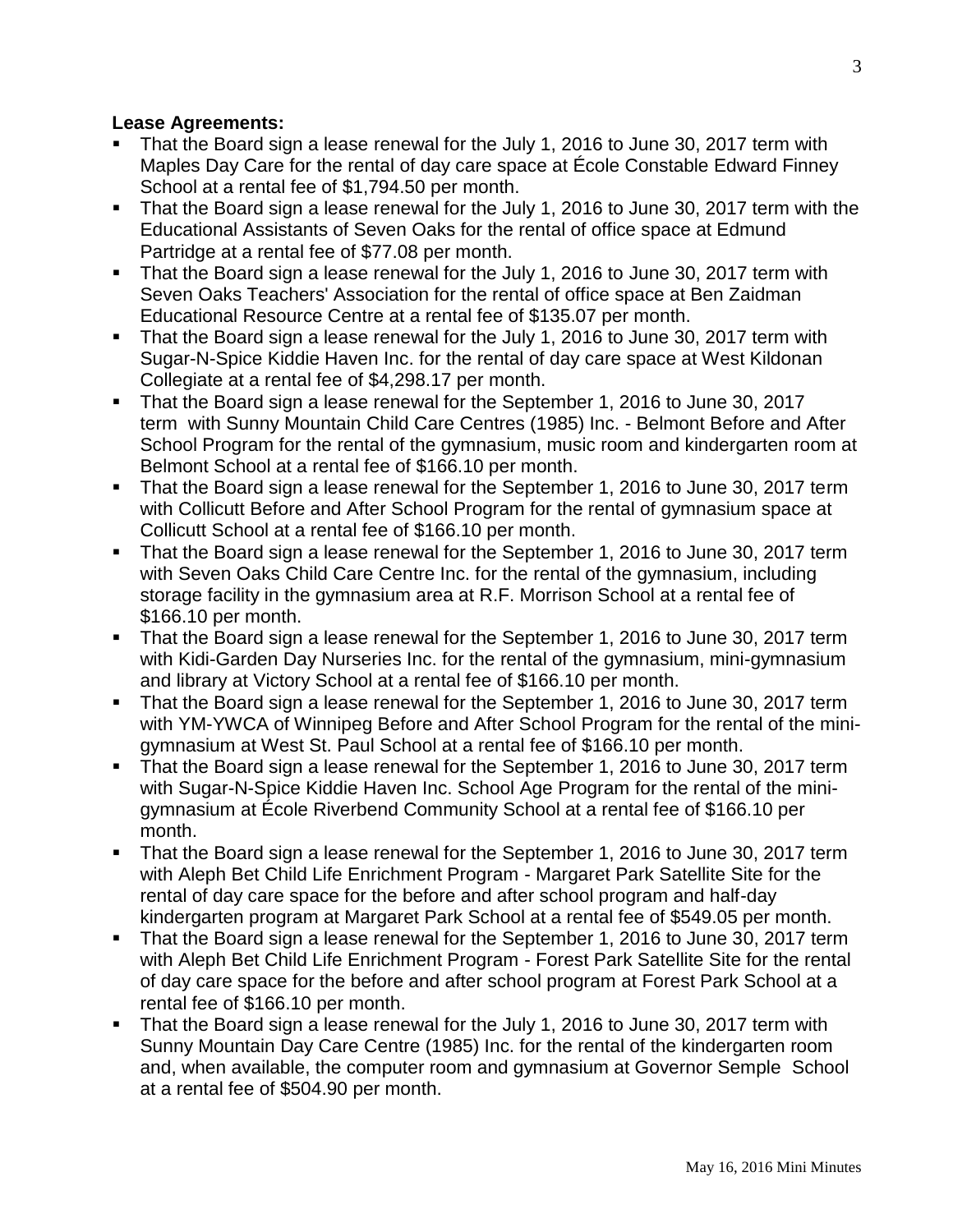- That the Board sign a lease renewal for the September 1, 2016 to June 30, 2017 term with Little Dipper Montessori Nursery for the rental of day care space at Collicutt School at a rental fee of \$678.95 per month.
- That the Board sign a lease renewal for a July 1, 2016 to June 30, 2017 term with Kidi-Garden Day Nurseries Inc. for the rental of Seven Oaks School, 172 Smithfield Avenue at a rental fee of \$2,679.00 per month.
- That the Board sign a lease renewal for the July 1, 2016 to June 30, 2017 term with the Manitoba Association of School Superintendents for the rental of office space at the Ben Zaidman Educational Resource Centre at a rental fee of \$468.33 per month.
- That the Board sign a lease renewal for the September 1, 2016 to June 30, 2017 term with O.K. Before and After School Child Care Centres Inc. - Kindergarten Child Care Program for the rental of day care space at O.V. Jewitt Community School at a rental fee of \$462.50 per month.
- That the Board sign a lease renewal for the September 1, 2016 to June 30, 2017 term with O.K. Before and After School Child Care Centres Inc. for the rental of the minigymnasiums at A.E. Wright Community School, École Constable Finney School, Elwick Community School and O.V. Jewitt Community School at a rental fee of \$166.10 per month per site.
- That the Board sign a lease renewal for the July 1, 2016 to June 30, 2017 term with Maples Day Care for the rental of day care space at Amber Trails School at a rental fee of \$5,318.75 per month.
- That the Board sign a lease renewal for the July 1, 2016 to June 30, 2017 term with Sugar-N-Spice Kiddie Haven Inc. for the rental of day care space at École Riverbend Community School at a rental fee of \$2,081.25 per month.
- That the Board sign a lease for the July 1, 2016 to June 30, 2017 term with Sugar-N-Spice Kiddie Haven Inc. for the rental of day care space at École Riverbend Rivière-Rouge at a rental fee of \$3,561.25 per month.
- That the Board sign a lease renewal for a September 1, 2016 to June 30, 2017 term with Seven Oaks Sadok for the rental of day care space at R. F. Morrison School at a rental fee of \$721.50 per month.

# **Conference Reports:**

- Peter Krahn, Vice-Principal, West Kildonan Collegiate. Learning and the Brain The Science of Imagination, April 7 to 9, 2016 - Orlando, Florida.
- Sherri Denysuik, Vice-Principal, Maples Collegiate. Learning and the Brain The Science of Imagination, April 7 to 9, 2016 - Orlando, Florida.

# **Correspondence Received for Information:**

- **Accounts Summary Ending February 29, 2016.**
- **Account Balance Ending March 31, 2016.**
- **Music Instrument Maintenance and Repairs Invitation for Bids. Seven Oaks School** Division 2016 Music Instrument Maintenance and Service.
- Canadian Network for Environmental Education and Communication. Annual Conference 2016.
- James Allum, Minister of Education. Cheryl McQueen, Victory School, recipient for *Manitoba's Celebration of Excellence in Teaching - Minister's Awards for 2015-2016.*
- **Bernadette Smith Awarded Order of Manitoba.**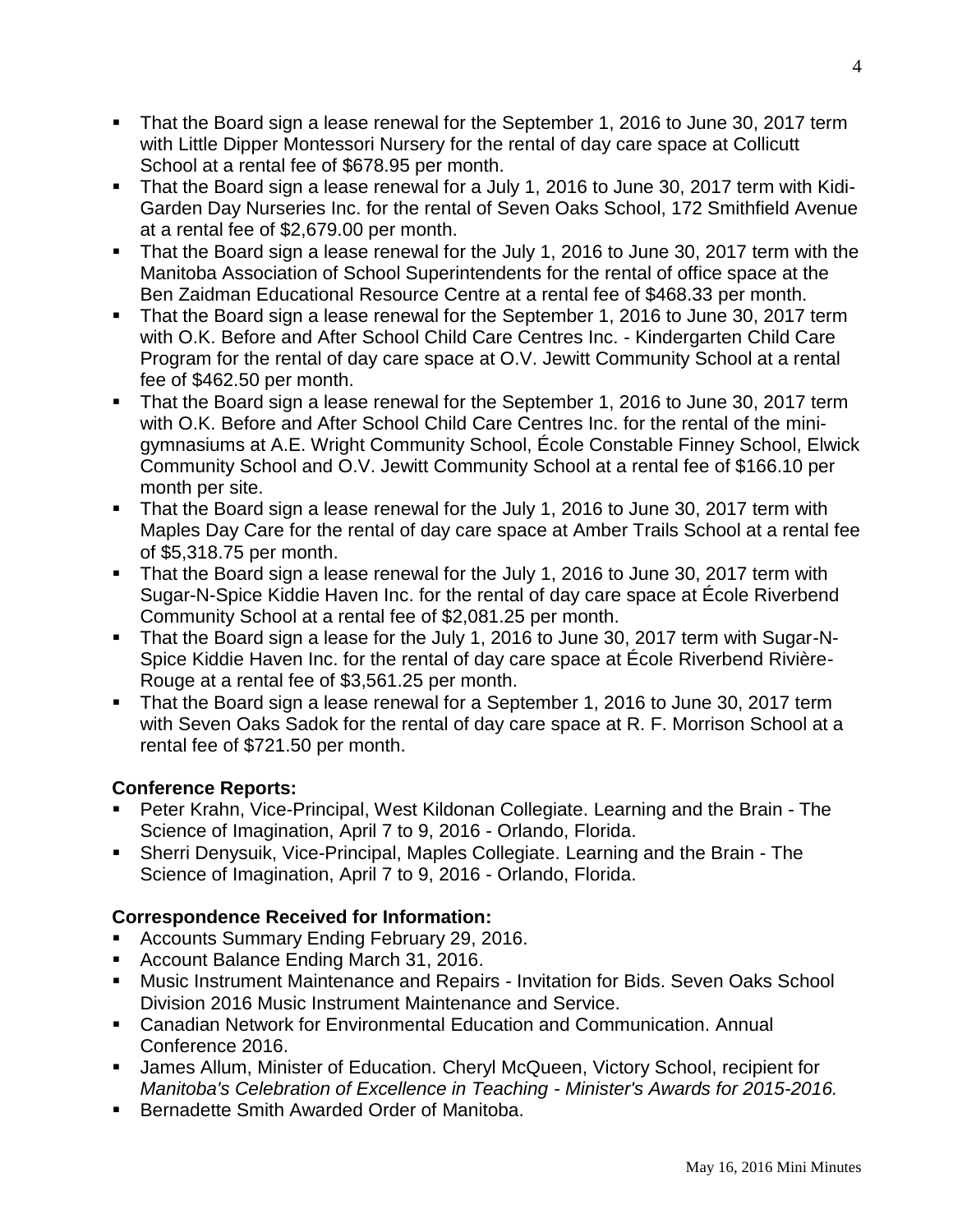- Marcel Bérubé, Acting Assistant Deputy Minister, Manitoba Education and Advanced Learning. Provincial Profile 2013-2014 and Divisional Meeting - French Language Education Review - French Immersion Program.
- David Hay, Chairperson, Sugar N Spice Kiddie Haven. Letter to the Honourable Cameron Friesen, Minister of Finance requesting an operating grant and start-up funding for a 126 child care facility at École Rivière-Rouge.
- Claudia Sarbit, Chair, Board of Trustees, Seven Oaks School Division. Congratulatory letters to the Honourable Ron Schuler, Minister of Crown Services and Nick Curry - Kildonan.
- Manitoba School Boards Association. CPI Update March 2016.
- Craig Bachynski, Number Ten Architectural Group. Edmund Partridge Change Order No. 7.
- Gerard Lesage, Executive Director, Public Schools Finance Board. Public Schools Finance Board acquisition of 25 acres of land - 2990 McPhillips Street.
- Trent Piazzoni, Number Ten Architectural Group. Garden City Collegiate Change Order Numbers 15 to 20.
- Trent Piazzoni, Number Ten Architectural Group. Garden City Collegiate Change Directive No. 6.
- Craig Bachynski, Number Ten Architectural Group. Edmund Partridge Change Order Numbers 2, 7 to10.
- Gerard Lesage, Executive Director, Public Schools Finance Board. École Leila North boiler replacement project support.
- Lindsay Oster, Prairie Architects Inc. École Rivière-Rouge Change Order No. 34.
- Jamie Kozak, Prairie Architects Inc. R.F. Morrison School Change Order No. 15r2.
- Claudia Sarbit, Chair, Board of Trustees, Seven Oaks School Division. Letter to Kevin Waugh for undertaking the initiative reflected in Private Members' Bill C-241, An Act to amend the Excise Tax Act (school authorities).
- Manitoba School Boards Association Webinar. Series: Effective & Efficient Governance Monitoring, Reporting and Evaluations.
- Manitoba School Boards Association ebulletin May 11, 2016.
- Jamie Hilland, Program Manager, Active and Safe Routes to School. Province wide count of transportation in Manitoba Schools - "Bike, Walk or Roll".
- **The Winnipeg Foundation. A Magazine of The Winnipeg Foundation/Spring 2016.**

# **Personnel Report:**

- Jenny Bilodeau was appointed to the position of Vice-Principal, Elwick Community School effective September 6, 2016.
- Manny Calisto was appointed to the position of Vice-Principal, James Nisbet Community School, effective September 6, 2016.
- Gary Jackson was appointed to the position of Vice-Principal, Garden City Collegiate effective June 1, 2016.
- Joey Heather Robertson was appointed to the position of Vice-Principal, Constable Finney School effective September 6, 2016.
- Gloria Barker was appointed to a full-time (1.00) Limited Teacher contract (Term) effective September 6, 2016 to June 30, 2017.
- Will Burton was appointed to a full-time (1.00) Limited Teacher contract (Permanent) effective September 6, 2016.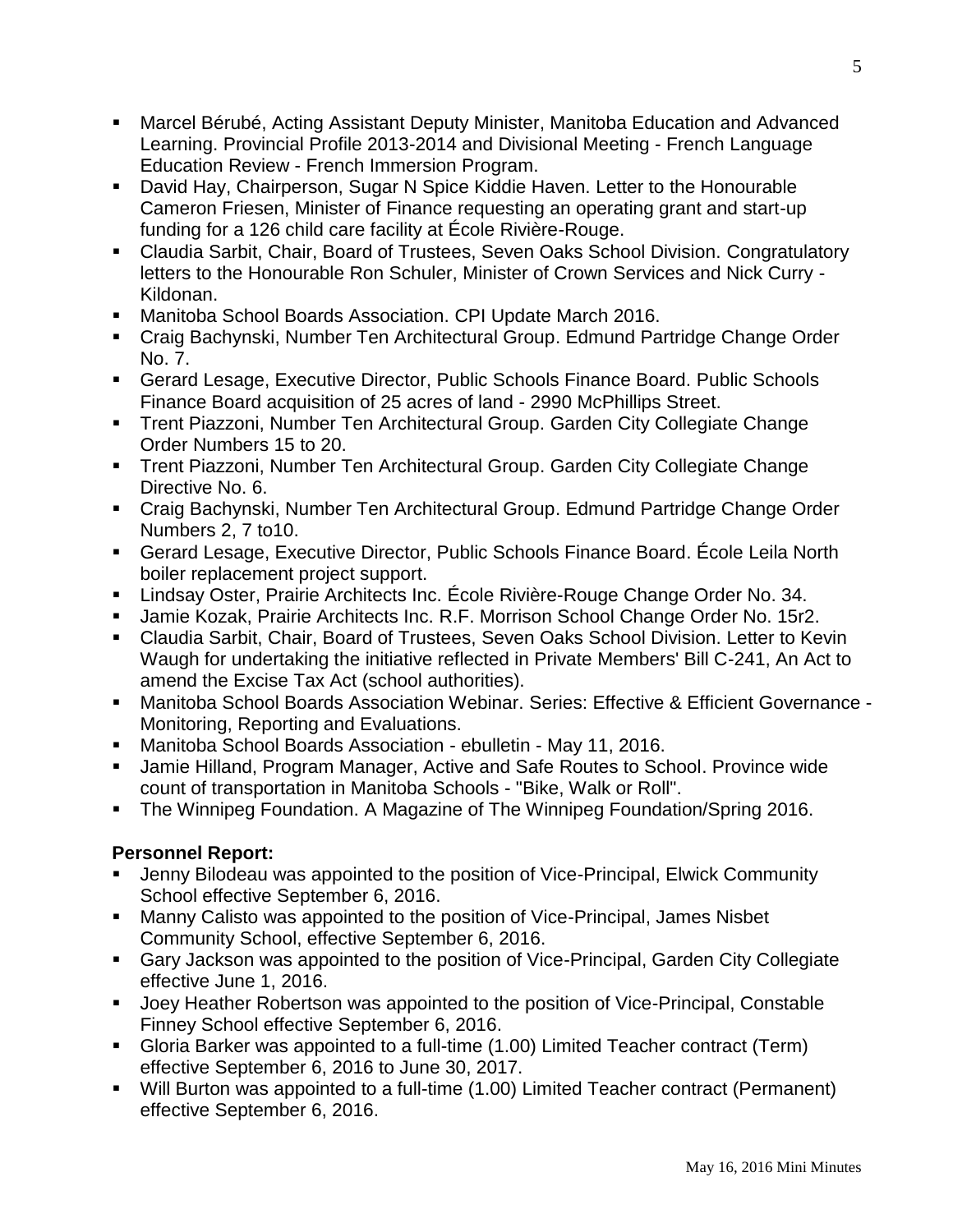- Patricia Fulcher was appointed to a full-time (1.00) Limited Teacher contract (Term) effective May 6, 2016 (indefinite).
- Sara Germain was appointed to a full-time (1.00) Limited Teacher contract (Term) contract effective May 24, 2016 to June 30, 2017.
- Simon Hon was appointed to a full-time (1.00) Limited Teacher contract (Term) effective May 16, 2016 to June 30, 2016.
- Sara Ly was appointed to a full-time (1.00) Limited Teacher contract (Term) effective September 6, 2016 to June 30, 2017.
- Jennifer Magnus was appointed to a full-time (1.00) Limited Teacher contract (Term) effective May 9, 2016 to June 30, 2016.
- Lynn McLean was appointed to a full-time (1.00) Limited Teaching contract (Term) effective April 13, 2016 (Indefinite).
- Tannis Nishibata-Chan was appointed to a full-time (1.00) Limited Teacher contract (Permanent) effective September 6, 2016.
- Scott Plantje was appointed to a full-time (1.00) Limited Teaching contract (Term) effective May 24, 2016 to June 30, 2017.
- Jane Samaroo was appointed to a full-time (1.00) Limited Teaching contract (Term) effective May 24, 2016 to June 30, 2017.
- Rob Solumundson was appointed to a full-time (1.00) Limited Teaching contract (Term) effective May 2, 2016 to June 30, 2016.
- Tihomira Tchirpanlieva was appointed to a full-time (1.00) Limited Teacher contract (Term) contract effective September 6, 2016 to June 30, 2017.
- Melanie Bartelings was granted maternity/parental leave effective June 13, 2016 to June 30, 2017.
- Katlin Misir was granted maternity/parental leave effective July 4, 2016 to July 7, 2017.
- Natasha Deen gave notice of intent to resign effective June 30, 2016.
- Raylin Kirsch gave notice of intent to resign effective April 26, 2016.
- The following teachers were granted full time (1.00) leave of absences without pay for the 2016-2017 school year:

Darlene Andruchuk Dave Arbez Jennifer Arjoon Suzi Friesen Midas Gonzales Kimberley McDonald Christine Michaleski

Robert Page John-Luke Racciatti Alan Romaniuk Lesley Roy Sandra Smith Britt Stromberg Curtis Walker

 The following teachers were granted part-time leave of absences without pay for the 2016-2017 school year:

Allison Arnason (.23) Stacey Brown (.50) Jasmin Cavanaugh (.40) Brooklyn Linnick (.33) Chenelle Labossiere (.50) Jaclyn Loganberg (.23)

Sara Neufeld (.50) Jane Nicholls (.50) Natalie Rousseau (.50) Diana Tabor (.50) Karen Warner (.50) Lisa Wicklund Whiteside (.33)